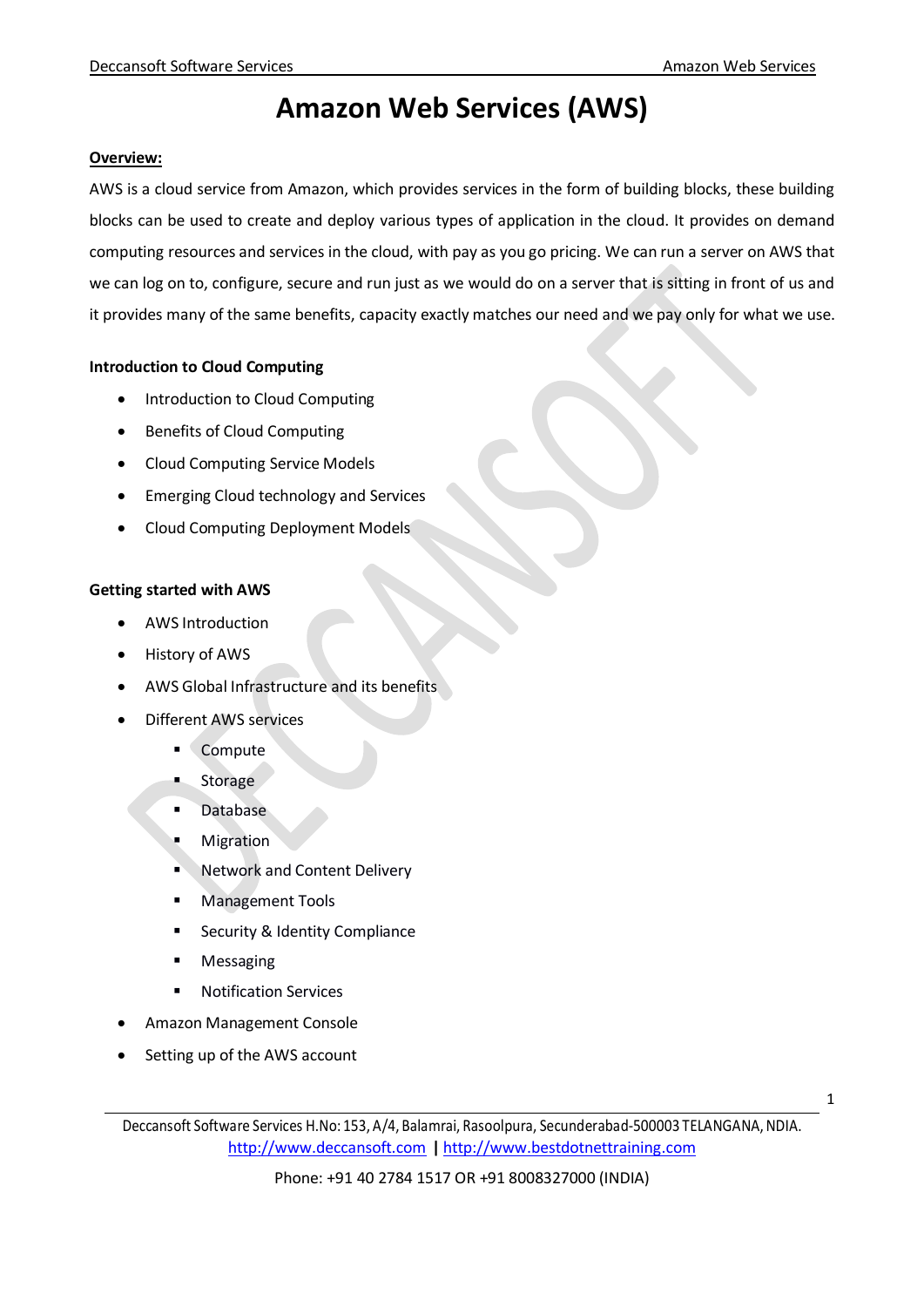Deccansoft Software Services H.No: 153, A/4, Balamrai, Rasoolpura, Secunderabad-500003 TELANGANA,NDIA. [http://www.deccansoft.com](http://www.deccansoft.com/) | http://www.bestdotnettraining.com

Phone: +91 40 2784 1517 OR +91 8008327000 (INDIA)

2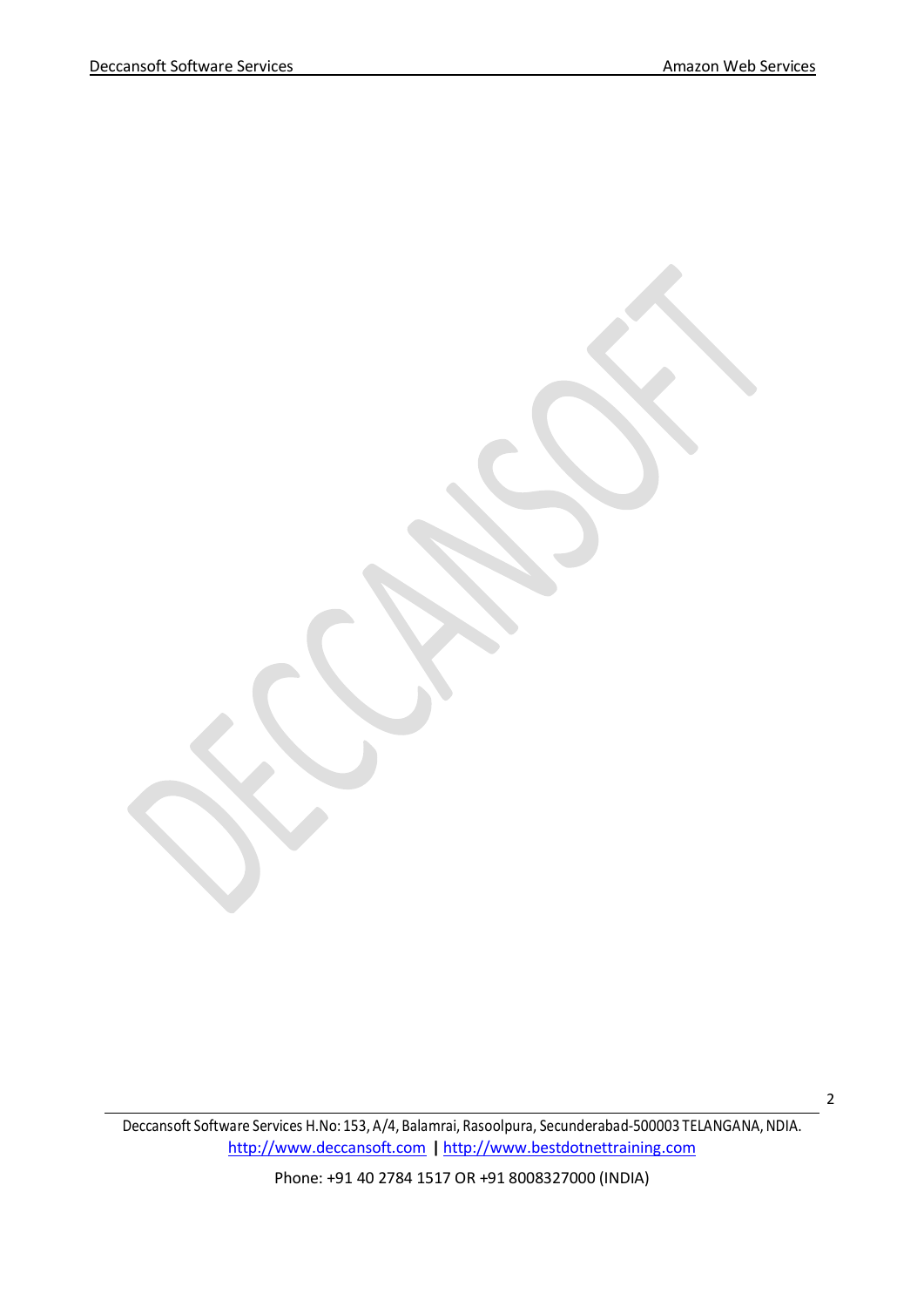#### **Identity and Access Management IAM**

- Root Account
- Creation of user accounts in AWS
- Multi Factor Authentication (MFA)
- IAM Groups
- IAM Roles
- IAM Users
- **•** IAM Policies
- Managing Permissions
- AWS Access key & Secret Access Key

# **Amazon EC2 (Elastic Compute Cloud)**

- Introduction and Overview of EC2
- Amazon Machine Images (AMI)
- What is EC2 instance
- Region for EC2 instance
- Different EC2 Instance purchasing options
- Elastic Block Storage (EBS) Volumes
- EC2 placement groups
- Security groups
- **•** Instance Roles
- Key pair required access the instance
- EC2 Tags
- Assign IP to EC2 instance
- Termination Protection
- Login and Access the EC2 instance

# **Simple Storage Services (S3)**

- Traditional storage tiers
- Disadvantages of traditional storage
- Benefits of Cloud based storage

Deccansoft Software Services H.No: 153, A/4, Balamrai, Rasoolpura, Secunderabad-500003 TELANGANA, NDIA. [http://www.deccansoft.com](http://www.deccansoft.com/) [|http://www.bestdotnettraining.com](http://www.bestdotnettraining.com/)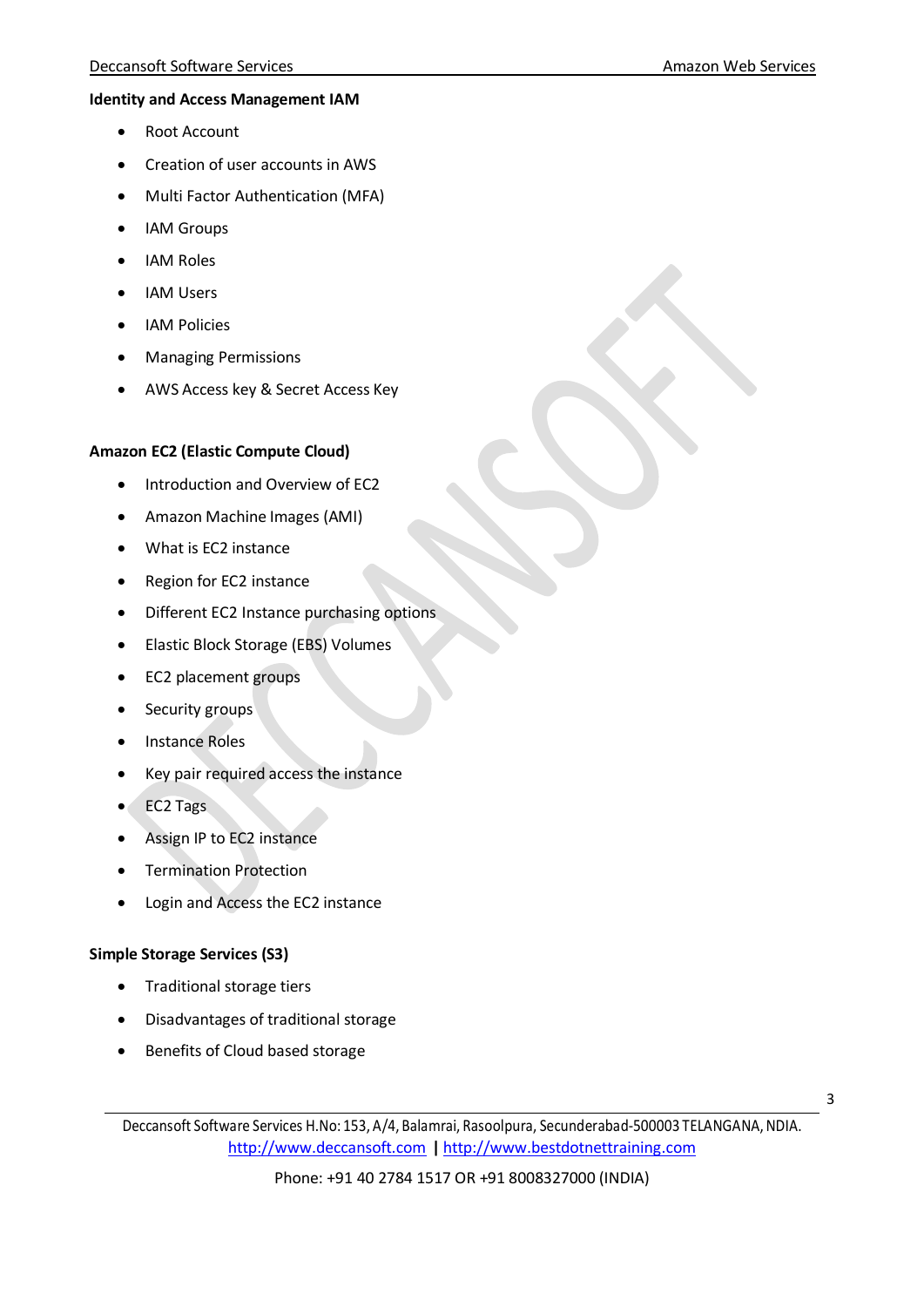- AWS storage options: EBS, S3 & Glacier
- Connecting Storage: Snowball & Storage Gateway (**Theory**)
- What is S3 Service
- Benefits of S3
- Creating / Managing S3 Buckets
- Adding Objects in S3 Buckets
- Bucket and Object Permissions
- Versioning and logging
- Encryption
- Lifecycle rules
- Accessing S3 bucket programmatically using AWS SDK for Java
- Host a Static Website Using S3

## **Database Services**

- Different database services of AWS:
	- Amazon RDS
	- DynamoDB
	- ElastiCache
	- RedShift
- Introduction to RDS
- AWS Database Instance
- Selecting the DB-Engine
- Create and Configuring MySQL Database Server
- Automatic backups, snapshots and restores
- Authorizing access to the DB with RDS Security Groups
- Security: Using IAM to Manage Access to Amazon RDS
- RDS Limits
- DB Instance Life Cycle: Renaming a DB Instance
- Deleting or Rebooting a DB Instance
- Create Dynamo DB
- Working with Dynamo DB

Deccansoft Software Services H.No: 153, A/4, Balamrai, Rasoolpura, Secunderabad-500003 TELANGANA, NDIA. [http://www.deccansoft.com](http://www.deccansoft.com/) [|http://www.bestdotnettraining.com](http://www.bestdotnettraining.com/)

<sup>4</sup>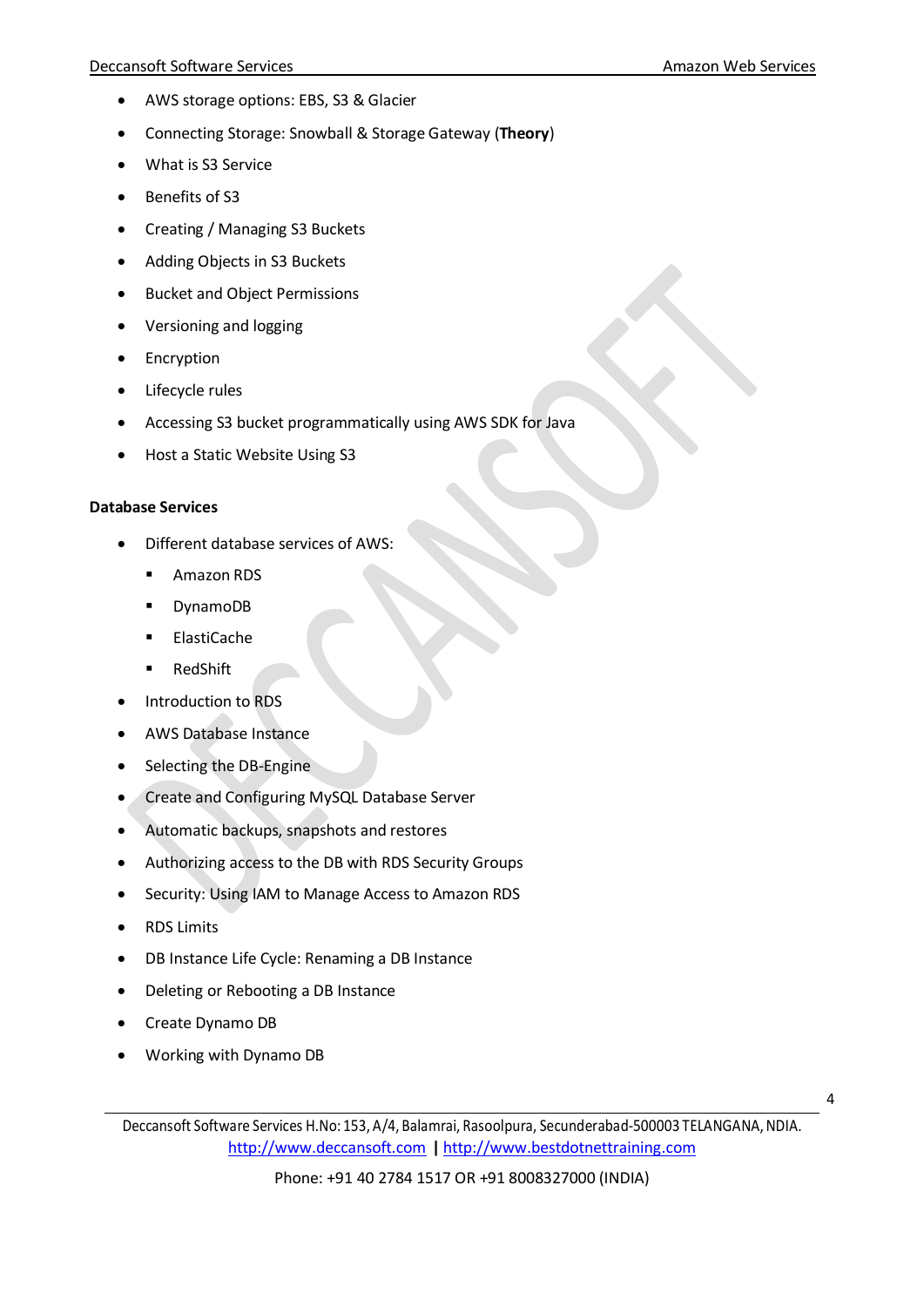# **Virtual Private Cloud (VPC)**

- AWS Network
- Introduction to VPC
- Default and Non-default VPC
- VPC and its benefits
- Components of VPC
- Subnets
- Route Table
- Internet Gateway
- Working with Subnet
- Private Subnet
- Public Subnet
- Security Group
- Create a Custom VPC
- NAT instance
- NAT Gateway
- Working with Elastic IP Address
- Network Access Control List (NACL)

#### **Auto Scaling**

- Introduction Auto scaling
- Auto scaling benefits
- Auto Scaling Lifecycle
- Scaling Groups
- Launch Configuration

#### **Elastic Load Balancing & Auto Scaling**

- What is Elastic Load Balancing
- Components and types of load balancing
- Create the load balancer

Deccansoft Software Services H.No: 153, A/4, Balamrai, Rasoolpura, Secunderabad-500003 TELANGANA, NDIA. [http://www.deccansoft.com](http://www.deccansoft.com/) | http://www.bestdotnettraining.com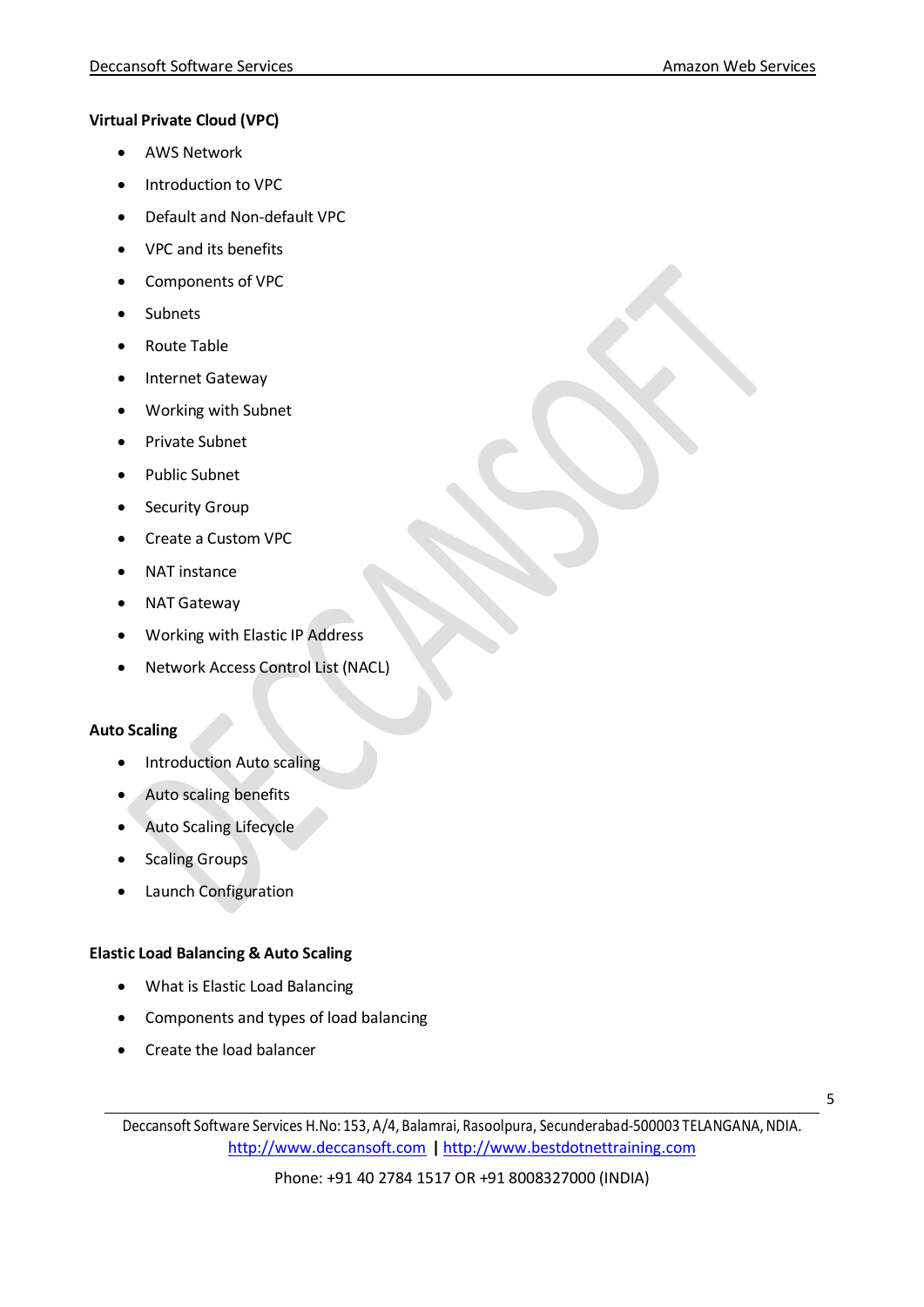- Managing instances in load balancer
- Configure Load balancer health check
- Security group for load balancer

# **AWS Route 53**

- Overview of Route 53
- What is Amazon Route 53
- **•** DNS Service
- DNS Record Sets
- SOA
- A Record
- CNAME Record
- Alias
- DNS settings to reach AWS EC2 instance
- Configure Route 53 as our DNS Service

# **Simple Notification Services (SNS)**

- What is SNS
- Publish / Subscribe Model
- Creation of a topic
- Subscribing to topic via Email

# **Simple Queue Service (SQS)**

- What is SQS
- Point to Point Model
- Creation of a queue
- Sending messages to the queue
- Retrieving messages from SQS

#### **Elastic Beanstalk**

- Introduction to Elastic Beanstalk
- Creating a Web-App using Elastic Beanstalk

Deccansoft Software Services H.No: 153, A/4, Balamrai, Rasoolpura, Secunderabad-500003 TELANGANA, NDIA. [http://www.deccansoft.com](http://www.deccansoft.com/) [|http://www.bestdotnettraining.com](http://www.bestdotnettraining.com/)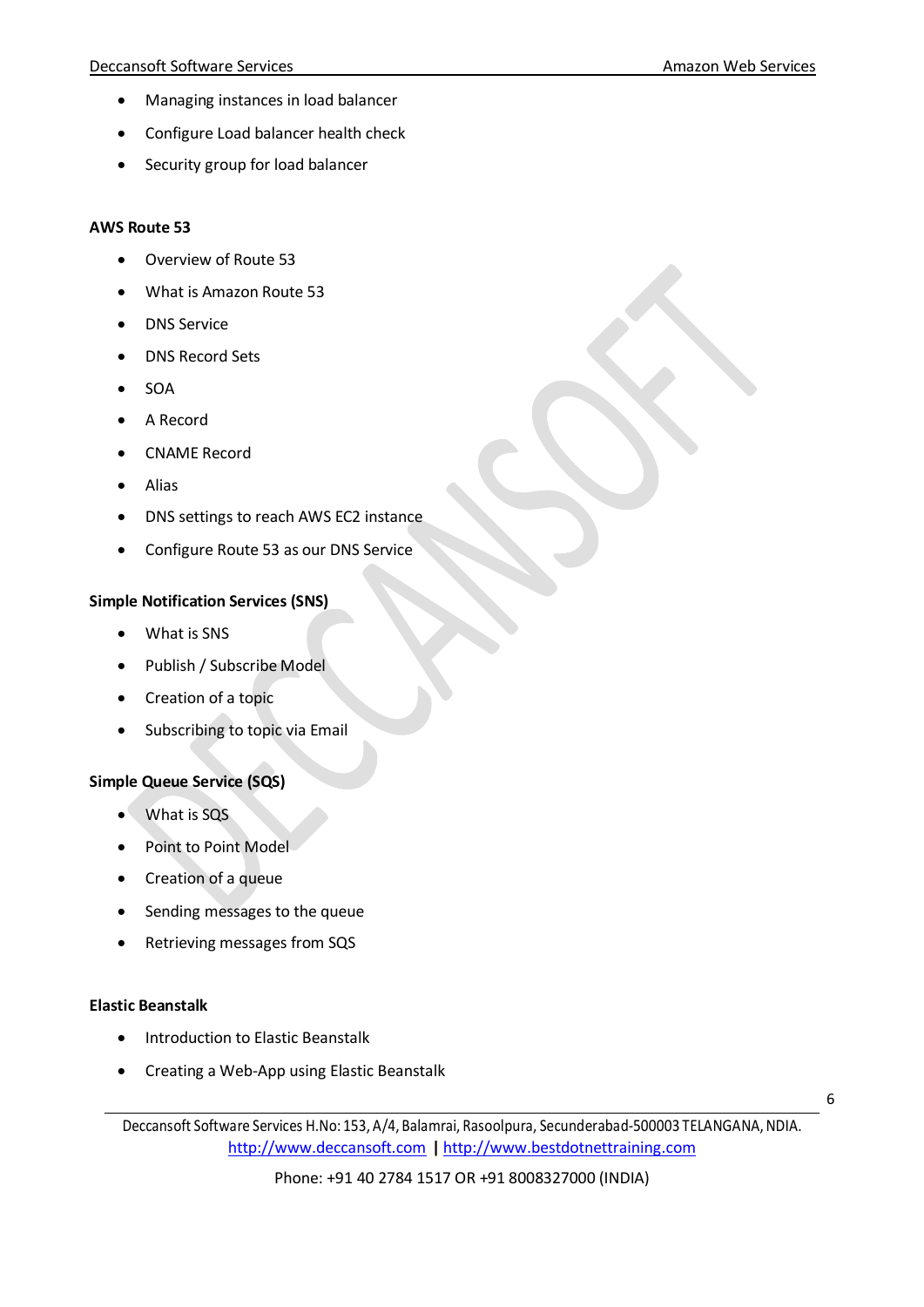Modify deployment properties

## **AWS Lambda**

- What is Serverless computing
- Function as a Service
- Create a Lambda function from Management Console
- Create a Java Lambda function and deploy

Deccansoft Software Services H.No: 153, A/4, Balamrai, Rasoolpura, Secunderabad-500003 TELANGANA,NDIA. [http://www.deccansoft.com](http://www.deccansoft.com/) | http://www.bestdotnettraining.com